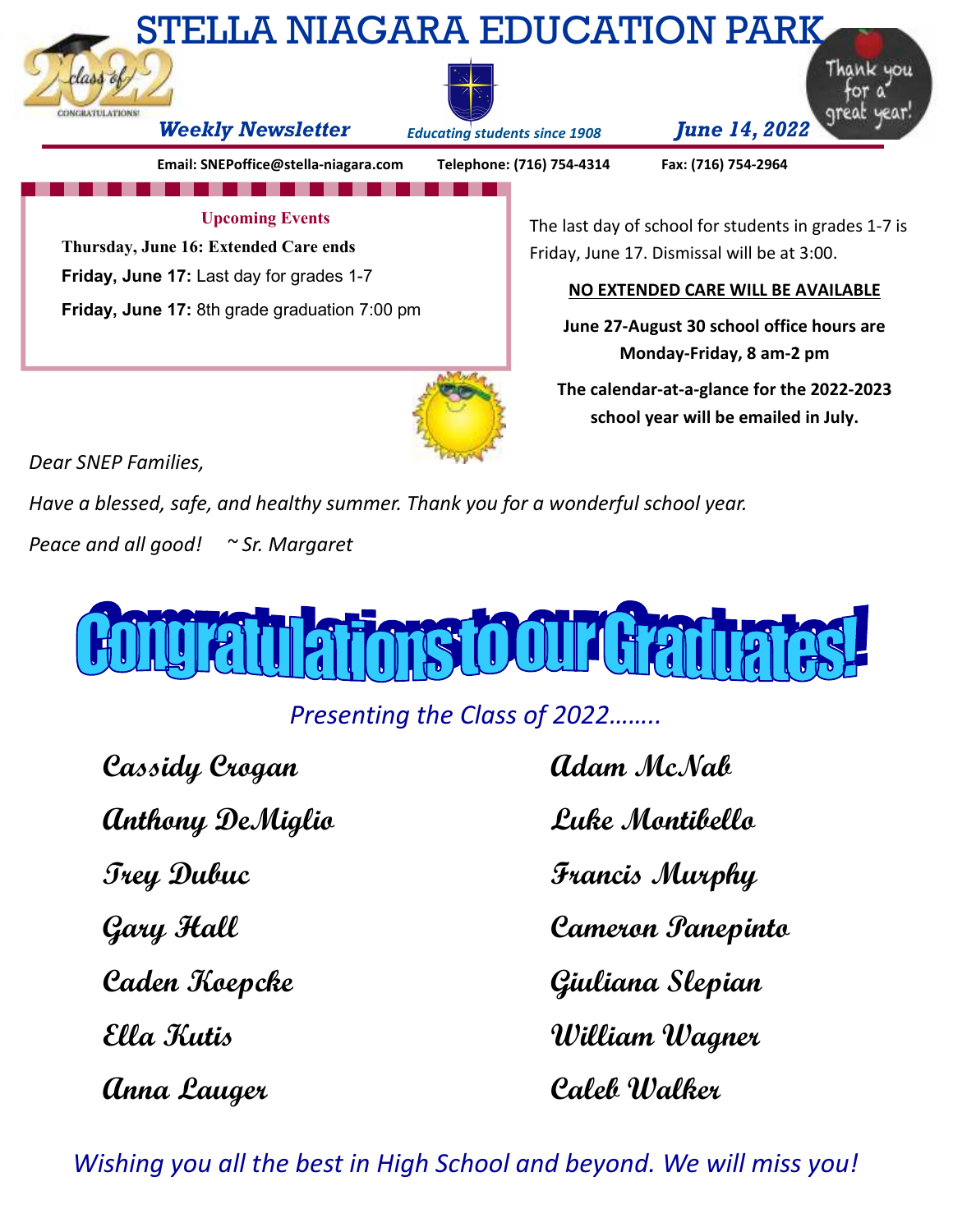#### **Uniform Exchange**

Our campus store has gently used uniforms in all sizes. Before you buy, stop in and take a look. Call the school office to arrange a time to "shop".

If your student has grown out of their current uniform, please consider donating their gently used items to the exchange. Please only send in uniforms (including the white polo shirts), that are in good condition without stains or tears.

#### **Medication in school**

Medication that has been left in school, will be sent home on the last day of school (June 17 for grades 1-7). If you child(ren) will not be here on the last day, please have them stop in the health clinic and pick it up. As a reminder, a new letter from the pediatrician's office with dispensing instructions, and new medication, will need to be brought to the health clinic on the first day of school in September.



#### **Summer physicals and immunizations**

All new students to the school will need their immunization record and current physical faxed into the school office before the start of school.

If any returning students have immunizations or physicals over the summer, please have your pediatrician's office fax it into the school office.

Please don't forget to notify the school if you had a change in address, phone number or email. Also, if you do not have access to your work email address over the summer, please provide us with an alternative one so we may reach you with important information. Thank you!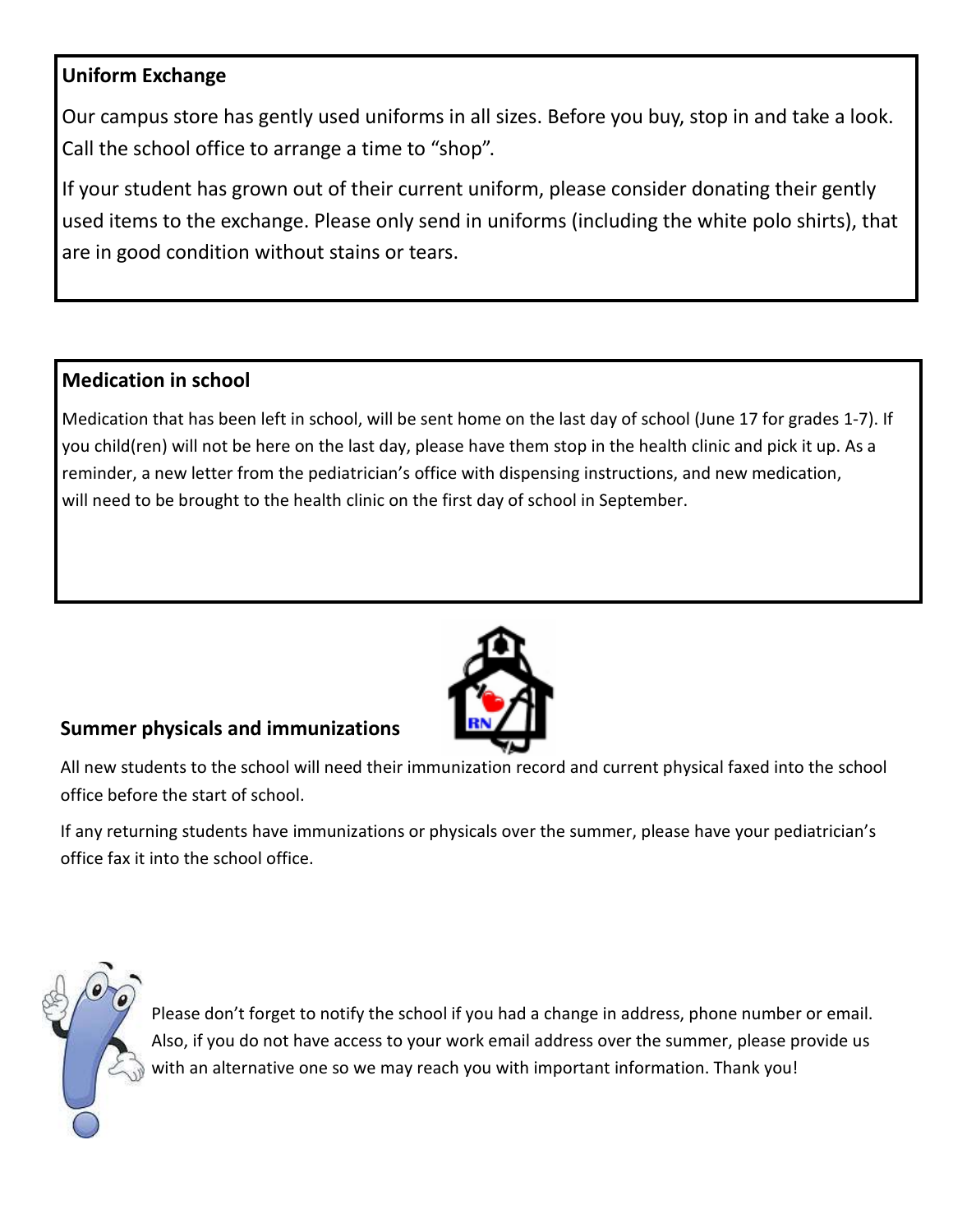# **Make A Difference**



Thank you so much to all the volunteers who helped out this past school year.

To the SPP and parent volunteers for sponsoring many fun events and for bringing back the Snowflake Shoppe!

To the library volunteers, your help is priceless!

To all the coaches who provided our students with an opportunity to play organized sports after a two-year absence. Win or lose, it didn't matter, they all had fun and appreciated being able to participate and learn. Thank you for your dedication!



#### **Soccer News**

Our very own Mites went undefeated this season! Congratulations to the Mites and Coach Victor Sears!

Thanks so much Coach Bill Boyle, Coach Victor Sears and Coach Nick Proenza for your dedication to our school.



**Please don't forget to return your library books to the library ASAP!**